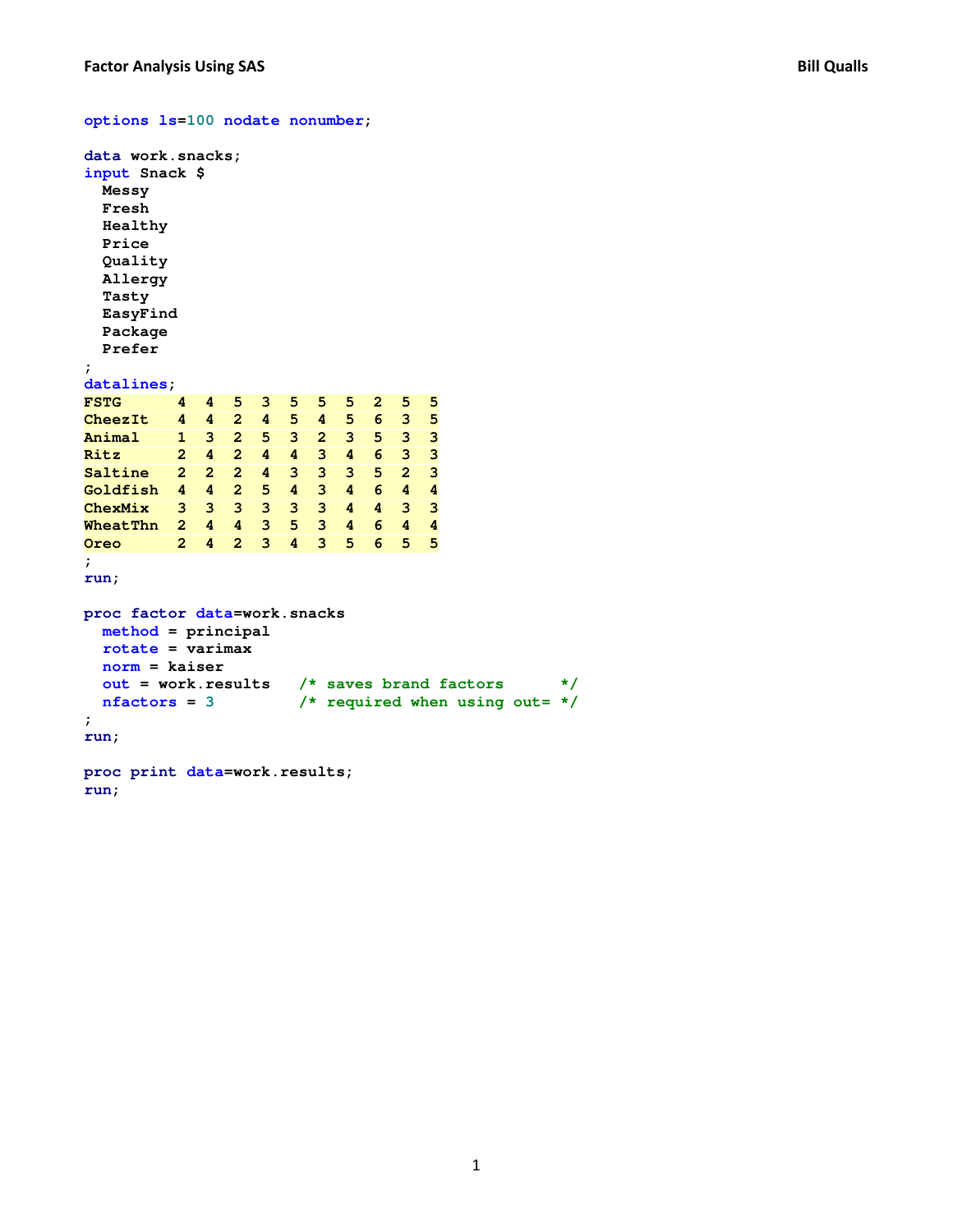# The FACTOR Procedure

| Input Data Type          | Raw Data |
|--------------------------|----------|
| Number of Records Read   |          |
| Number of Records Used   | 9        |
| N for Significance Tests | Q        |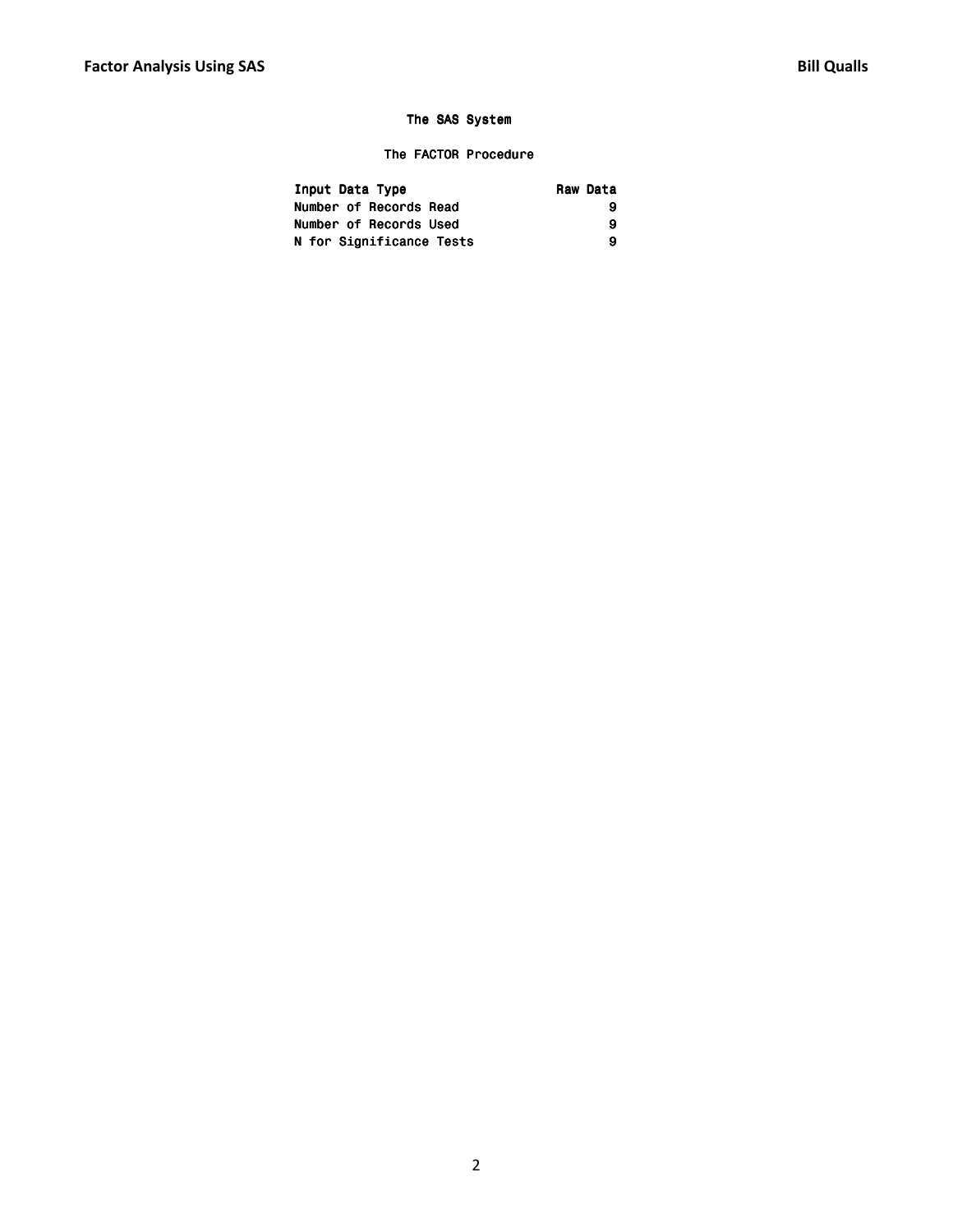The FACTOR Procedure Initial Factor Method: Principal Components

Prior Communality Estimates: ONE

|    | Eigenvalues of the Correlation Matrix: Total = 10<br>Average $= 1$ |                   |            |            |  |  |  |  |
|----|--------------------------------------------------------------------|-------------------|------------|------------|--|--|--|--|
|    | Eigenvalue                                                         | <b>Difference</b> | Proportion | Cumulative |  |  |  |  |
| 1  | 5.51050324                                                         | 3.63283573        | 0.5511     | 0.5511     |  |  |  |  |
| 2  | 1.87766751                                                         | 0.80334831        | 0.1878     | 0.7388     |  |  |  |  |
| 3  | 1.07431920                                                         | 0.49343540        | 0.1074     | 0.8462     |  |  |  |  |
| 4  | 0.58088380                                                         | 0.08492009        | 0.0581     | 0.9043     |  |  |  |  |
| 5  | 0.49596371                                                         | 0.22633999        | 0.0496     | 0.9539     |  |  |  |  |
| 6  | 0.26962371                                                         | 0.11705999        | 0.0270     | 0.9809     |  |  |  |  |
| 7  | 0.15256372                                                         | 0.11408863        | 0.0153     | 0.9962     |  |  |  |  |
| 8  | 0.03847510                                                         | 0.03847510        | 0.0038     | 1.0000     |  |  |  |  |
| 9  | 0.00000000                                                         | 0.00000000        | 0.0000     | 1.0000     |  |  |  |  |
| 10 | 0.00000000                                                         |                   | 0.0000     | 1.0000     |  |  |  |  |

3 factors will be retained by the NFACTOR criterion.

#### Factor Pattern

|          | Factor1    | Factor <sub>2</sub> | Factor3    |
|----------|------------|---------------------|------------|
| Messy    | 0.67089    | 0.00160             | 0.67221    |
| Fresh    | 0.73487    | 0.54255             | $-0.14529$ |
| Healthy  | 0.65486    | $-0.61160$          | $-0.21875$ |
| Price    | $-0.56503$ | 0.40146             | 0.51326    |
| Quality  | 0.85303    | 0.26913             | $-0.00252$ |
| Allergy  | 0.85295    | $-0.28773$          | 0.35422    |
| Tasty    | 0.90902    | 0.23211             | 0.00137    |
| EasyFind | $-0.35419$ | 0.86335             | $-0.14455$ |
| Package  | 0.77920    | 0.11910             | $-0.37741$ |
| Prefer   | 0.87074    | 0.28185             | 0.03525    |
|          |            |                     |            |

#### Variance Explained by Each Factor

| Factor1   | Factor <sub>2</sub> | Factor3   |
|-----------|---------------------|-----------|
| 5.5105032 | 1.8776675           | 1.0743192 |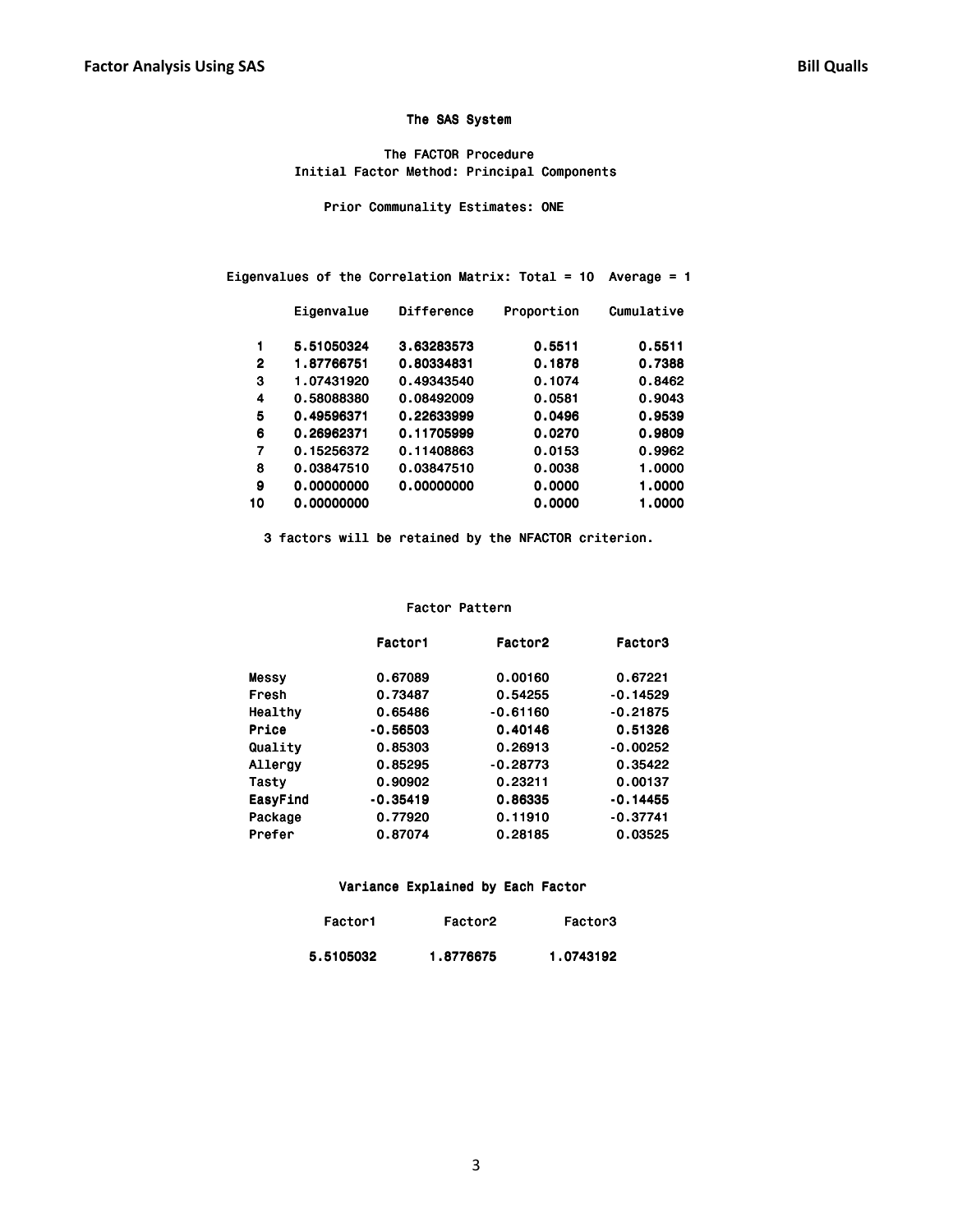### The FACTOR Procedure Initial Factor Method: Principal Components

# Final Communality Estimates: Total =  $8.462490$

| Quality    | Price      | Healthy    | Fresh      | Messy      |
|------------|------------|------------|------------|------------|
| 0.80009321 | 0.74385998 | 0.85074920 | 0.85549878 | 0.90197030 |
| Prefer     | Package    | EasyFind   | Tasty      | Allergy    |
| 0.83886104 | 0.76378159 | 0.89171333 | 0.88018429 | 0.93577824 |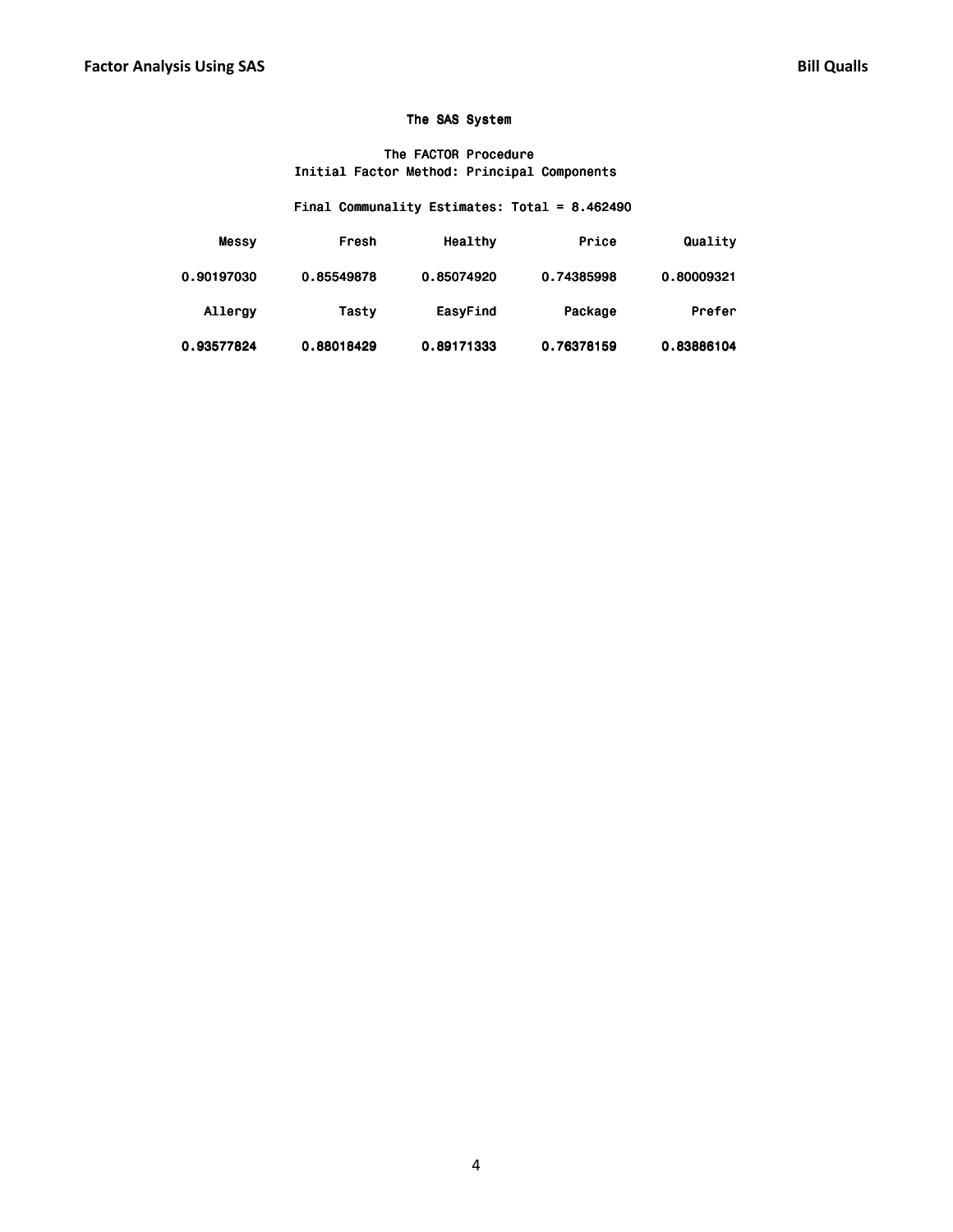### The FACTOR Procedure Rotation Method: Varimax

# Orthogonal Transformation Matrix

|   |            | 2          | з          |
|---|------------|------------|------------|
|   | 0.77754    | $-0.44109$ | 0.44818    |
| 2 | 0.55784    | 0.81280    | $-0.16785$ |
| з | $-0.29025$ | 0.38053    | 0.87804    |

### Rotated Factor Pattern

|          | Factor1    | Factor <sub>2</sub> | Factor3    |
|----------|------------|---------------------|------------|
| Messy    | 0.32743    | $-0.03883$          | 0.89065    |
| Fresh    | 0.91622    | 0.06156             | 0.11072    |
| Healthy  | 0.23150    | $-0.86920$          | 0.20408    |
| Price    | $-0.36436$ | 0.77084             | 0.13004    |
| Quality  | 0.81413    | $-0.15848$          | 0.33493    |
| Allergy  | 0.39988    | $-0.47530$          | 0.74159    |
| Tasty    | 0.83588    | $-0.21178$          | 0.36965    |
| EasyFind | 0.24817    | 0.80295             | $-0.43058$ |
| Package  | 0.78184    | $-0.39051$          | $-0.00215$ |
| Prefer   | 0.82403    | $-0.14158$          | 0.37389    |
|          |            |                     |            |

### Variance Explained by Each Factor

| Factor1   | Factor <sub>2</sub> | Factor3   |
|-----------|---------------------|-----------|
| 4.0062979 | 2.4681506           | 1.9880415 |

# Final Communality Estimates: Total =  $8.462490$

| Quality    | Price      | Healthy    | Fresh      | Messy      |
|------------|------------|------------|------------|------------|
| 0.80009321 | 0.74385998 | 0.85074920 | 0.85549878 | 0.90197030 |
| Prefer     | Package    | EasyFind   | Tasty      | Allergy    |
| 0.83886104 | 0.76378159 | 0.89171333 | 0.88018429 | 0.93577824 |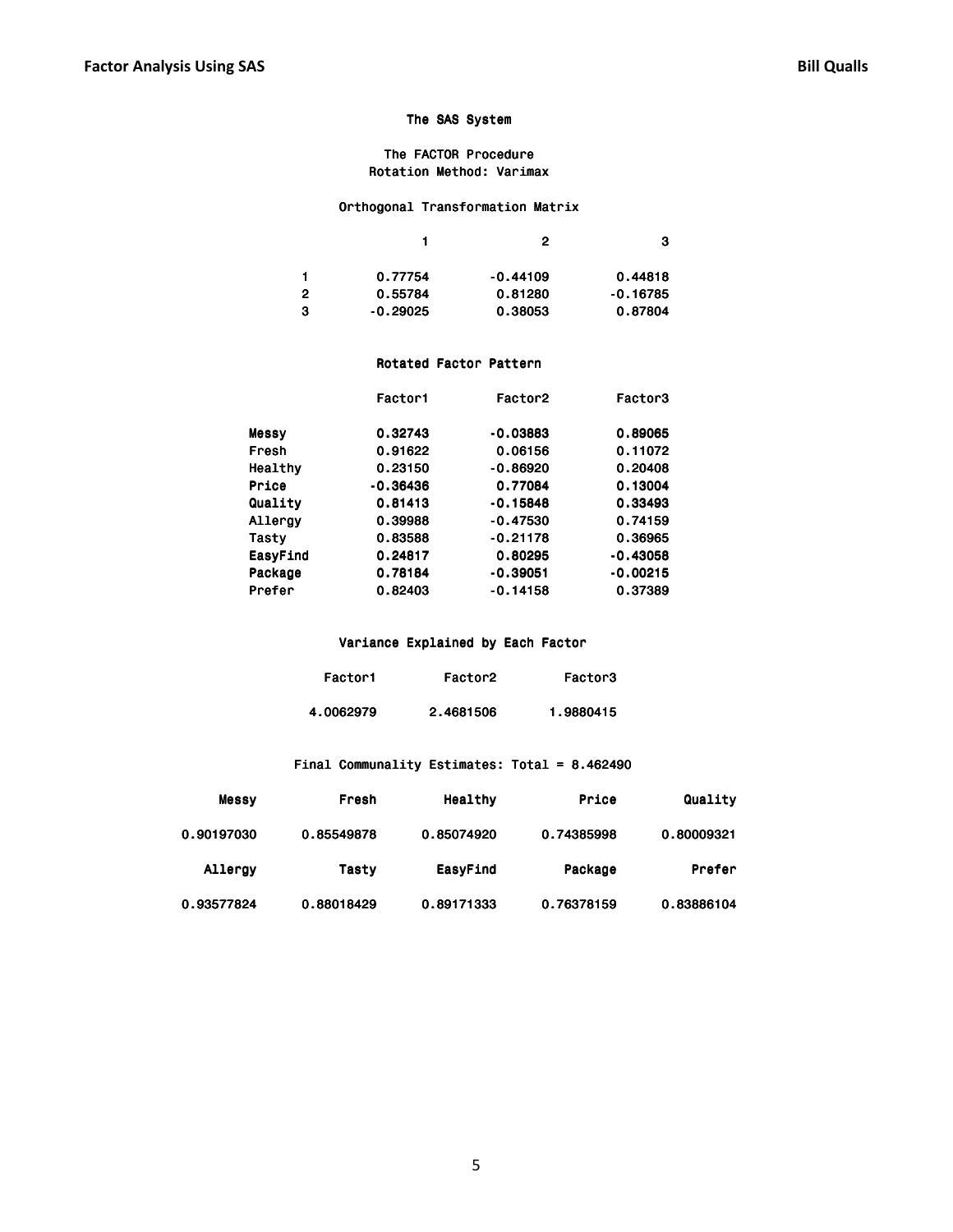### The FACTOR Procedure Rotation Method: Varimax

Scoring Coefficients Estimated by Regression

Squared Multiple Correlations of the Variables with Each Factor

| Factor1   | Factor <sub>2</sub> | Factor3   |
|-----------|---------------------|-----------|
| 1.0000000 | 1.0000000           | 1.0000000 |

### Standardized Scoring Coefficients

|          | Factor1      | Factor <sub>2</sub> | Factor3      |
|----------|--------------|---------------------|--------------|
| Messy    | $-0.8204235$ | 0.41068945          | 1.04854167   |
| Fresh    | $-0.2770341$ | 0.15598805          | 0.01703054   |
| Healthy  | 2.51417286   | $-1.1767285$        | $-1.6125475$ |
| Price    | 1.37524339   | 0.00391196          | $-0.4686691$ |
| Quality  | $-1.8133496$ | 0.78348796          | 1.44470895   |
| Allergy  | 1.09067775   | $-0.4775993$        | $-0.4001663$ |
| Tasty    | 2.29334375   | $-0.4577962$        | $-0.9710569$ |
| EasyFind | 2.27553007   | $-0.273088$         | $-1.4541246$ |
| Package  | 0            | 0                   | 0            |
| Prefer   | 0            | 0                   | 0            |